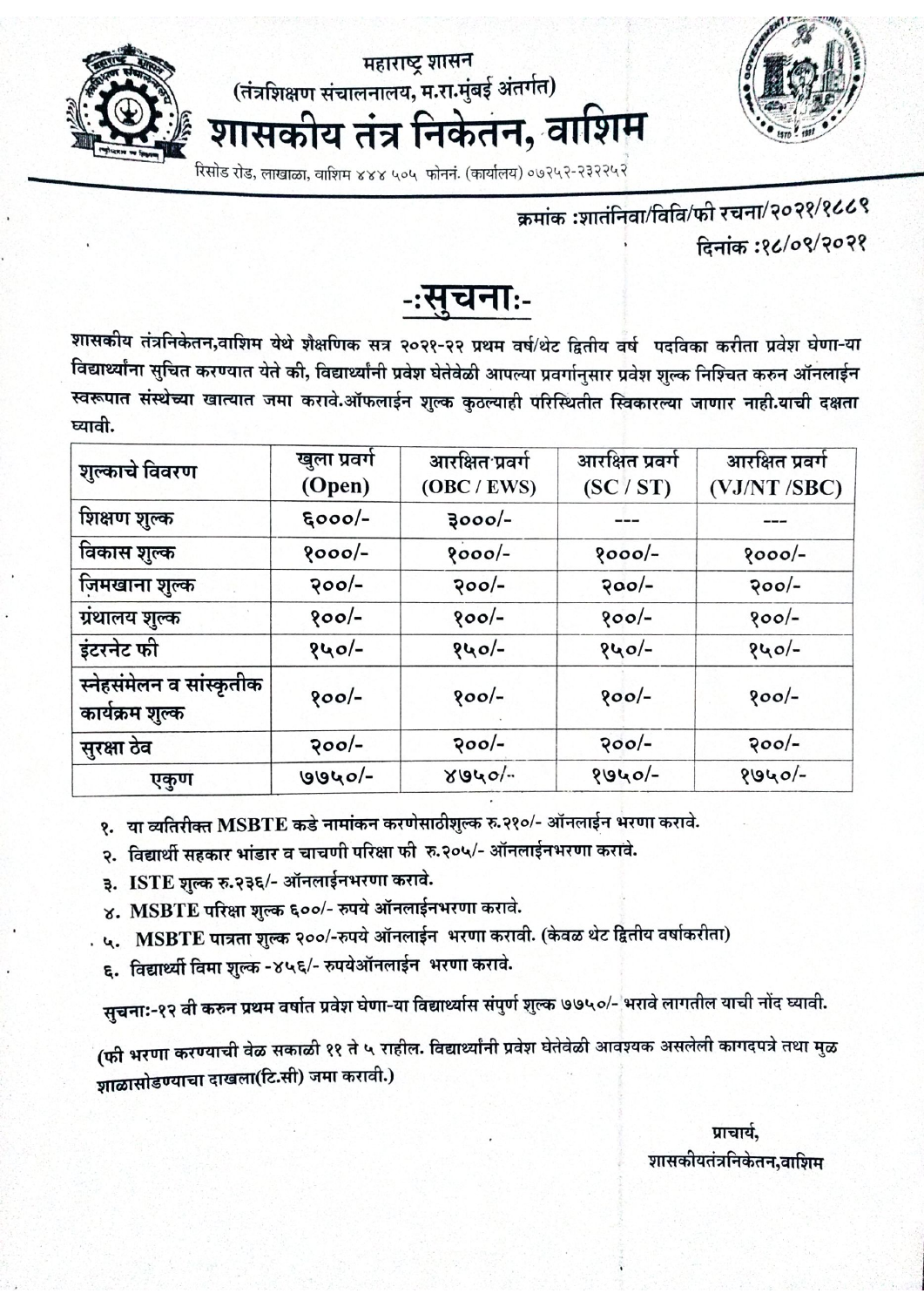Information Brochure for Admission to Diploma Technical Courses (2018-19)

### 25. Fees and Concessions:-

|                                           | First year and Direct Second year<br>admission of Post SSC Diploma<br>Courses:                 | First year of Post HSC Diploma<br>Courses:                                                     |  |
|-------------------------------------------|------------------------------------------------------------------------------------------------|------------------------------------------------------------------------------------------------|--|
| Fees                                      | Non Autonomous and Autonomous<br>Government Institutes and Non-<br>Government Aided Institutes | Non Autonomous and Autonomous<br>Government Institutes and Non-<br>Government Aided Institutes |  |
| <b>Tuition Fee</b>                        | Rs. 6,000/- per year                                                                           | Rs. 6,000/- per year                                                                           |  |
| Development Fee                           | 1,000/- per year<br>Rs.                                                                        | Rs. 3,000/- per year                                                                           |  |
| Other Fee                                 | Rs. 550/- per year                                                                             | Rs. 550/- per year                                                                             |  |
| Total                                     | Rs. 7550/- per year                                                                            | Rs. 9550/- per year                                                                            |  |
| Caution Money<br>Deposits<br>(Refundable) | Rs. 200/- as a Caution Money Deposit to be paid only once and not every<br>year.               |                                                                                                |  |

## 25.1 Fees Prescribed for Government and Non-Government Aided Institutes Fee structure for the academic year 2018-19 shall be as follows.

#### **Important Notes:**

- 1. No tuition fee for SC/ST/VJ/DT NT(A)/NT(B)/NT(C)/NT(D)/SBC/OBC category candidates and for candidates admitted under TFWS.
- 2. In case the Government revises the fees for the Government institutes for the year 2018-19, then the admitted candidates will be required to pay the difference in fees as per the Government order.
- 3. Rubber Technology course A self financing course conducted at Government Polytechnic, Mumbai. This course shall be treated as un-aided programme and the rules for fees in case of private un-aided polytechnic shall be applicable to this course

## 25.2 For Un-aided Private Institutes:

#### (a) For Open Category candidates:

The interim fee structure for unaided private institutes shall be as approved by the Fee Regulating Authority under the Act. The final fee approved and published by the Fee Regulating Authority for that year shall be the fee payable by the candidate for that course for that academic year.

## (b) Concession in Fees for Backward Class Category Candidates (belonging to Maharashtra State only):

## For SC/ST/VJ DT NT(A)/NT(B)/NT(C)/NT(D)/SBC/OBC category candidates,

The scheme/mode of concessions, scheme of loan scholarship (if any) in tuition & other fees for eligible candidates, will be announced by the Central /State Government. These candidates will get only that amount of waiver as notified in the circulars issued by the Government Department from time to time, subject to fulfillment of various norms and conditions laid down by these Departments.

Page  $|41$ Principal Govt Polytechnic **Nashim** 

**STATE CET CELL**